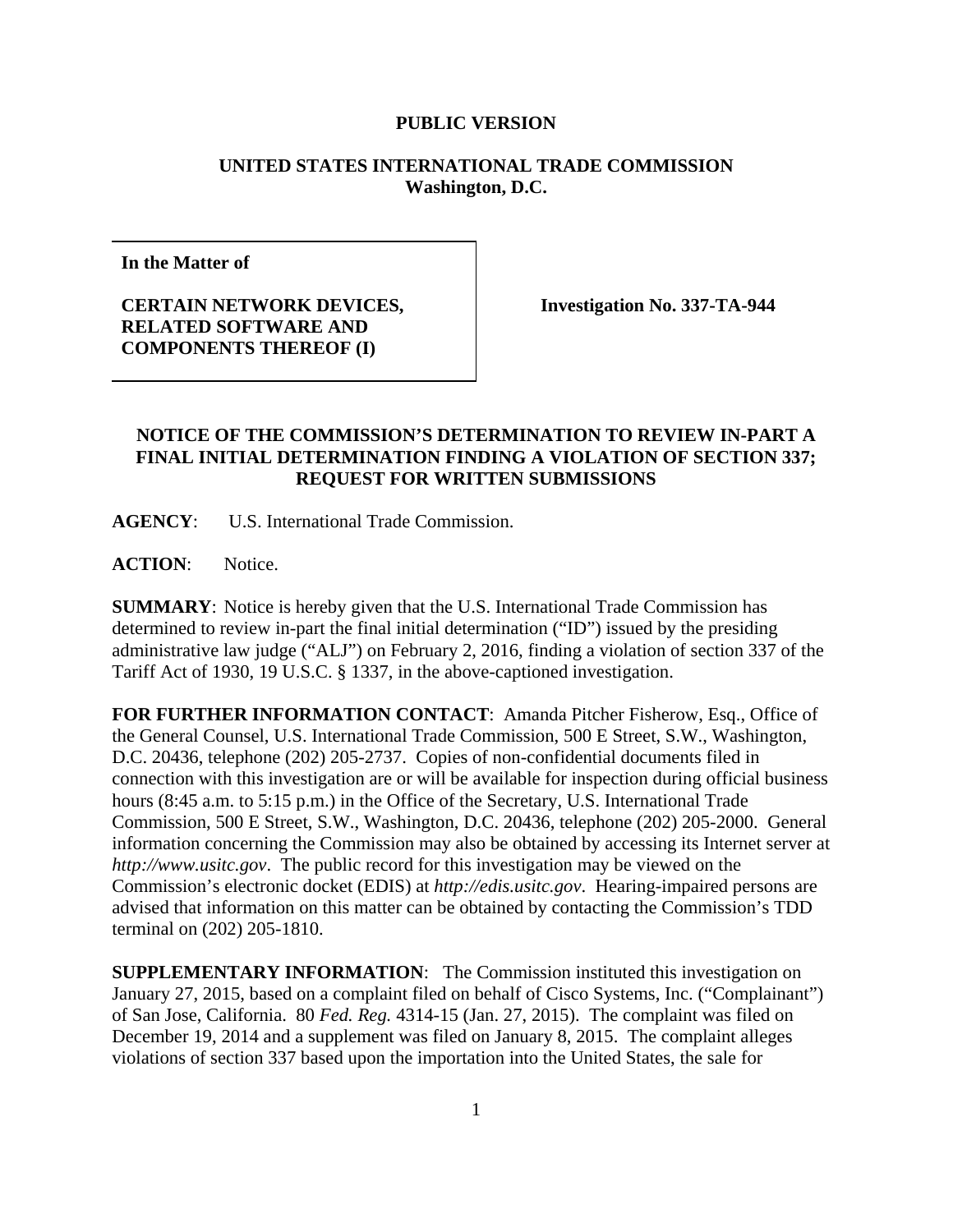importation, and the sale within the United States after importation of certain network devices, related software and components thereof by reason of infringement of certain claims of U.S. Patent No. 7,162,537 ("the '537 patent"); U.S. Patent No. 8,356,296 ("the '296 patent"); U.S. Patent No. 7,290,164 ("the '164 patent"); U.S. Patent No. 7,340,597 ("the '597 patent"); U.S. Patent No. 6,741,592 ("the '592 patent"); and U.S. Patent No. 7,200,145 ("the '145 patent"), and alleges that an industry in the United States exists as required by subsection (a)(2) of section 337. The '296 patent was previously terminated from the investigation. A Commission investigative attorney ("IA") is participating in the investigation.

On February 2, 2016, the ALJ issued his final ID finding a violation of section 337. The ID found a violation with respect to the '537, '592 and '145 patents. The ID found no violation for the '597 and '164 patents. On February 11, 2016, the ALJ issued his Recommended Determination on Remedy and Bonding ("RD").

On February 17, 2016, Cisco and Arista filed petitions for review. On March 3, 2016, the parties, including the IA, filed responses to the respective petitions for review.

Having examined the record of this investigation, including the final ID, the petitions for review, and the responses thereto, the Commission has determined to review the final ID on the following issues: (1) infringement of the '537, '597, '592 and '145 patents; (2) patentability of the '597, '592, and '145 patents under 35 U.S.C. §101; (3) the construction of "said router configuration data managed by said database system and derived from configuration commands supplied by a user and executed by a router configuration subsystem before being stored in said database" of claims 1, 10, and 19 of the '537 patent; (4) the construction of "a change to a configuration" / "a change in configuration" of claims 1, 39, and 71 of the '597 patent; (5) equitable estoppel; (6) laches; (7) the technical prong of domestic industry for the '537, '597, '592 and '145 patents; (8) economic prong of domestic industry; and (9) importation. To the extent any findings that the Commission is reviewing herein implicates the ID's findings for the '164 patent (*e.g.*, intent to induce infringement), the Commission reviews those findings for the '164 patent.

The parties are requested to brief their positions on the issues under review with reference to the applicable law and the evidentiary record. In connection with its review, the Commission is interested in only responses to the following questions. For each argument presented, the parties' submissions should set forth whether such argument was presented to the ALJ and if so include citations to the record.

1. Please provide a chart identifying for each asserted claim of the '537, '597, '592 and '145 patents: (1) the basis for Cisco's infringement allegation (*i.e.*, direct infringement, contributory infringement, and/or induced infringement); (2) identification and description of each accused product[[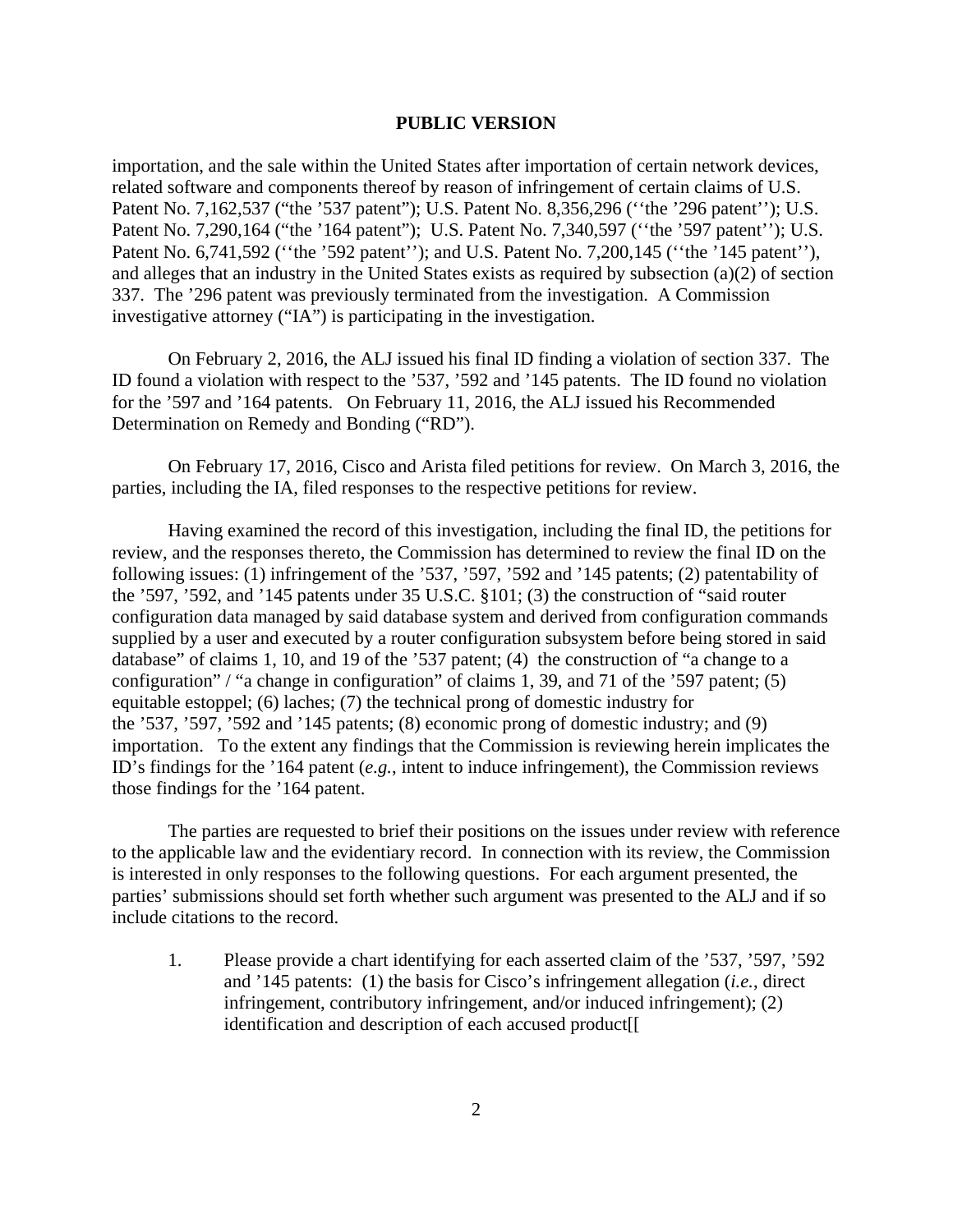$\Box$ 

2. If the Commission were to reverse the ID's finding [[

#### $\prod$ ?

- 3. Did Arista waive its argument that it had a good-faith basis for its belief of noninfringement by failing to present the argument to the ALJ? *See* Arista Pet. at 33; Cisco Reply at 36. If not, did Arista demonstrate a good-faith belief of noninfringement?
- 4. [[

]]?

- 5. Can evidence of [[ ]] establish intent to indirectly infringe? Please discuss relevant case law pertaining to specific intent [[ ]].
- 6. [[
- 7. [[
- $\Box$ 
	- $\Box$ ]].
- 8. Please discuss the relevant case law pertaining to whether [[ ]] is "material" to establish contributory infringement for the '537, '592 and '145 patents. *See e.g.,* Arista Pet. at 39-42, 67.
- 9. Please discuss and cite any record evidence that demonstrates when Cisco came into possession of RX-2964C, CX-0479, and RX-4007C. [[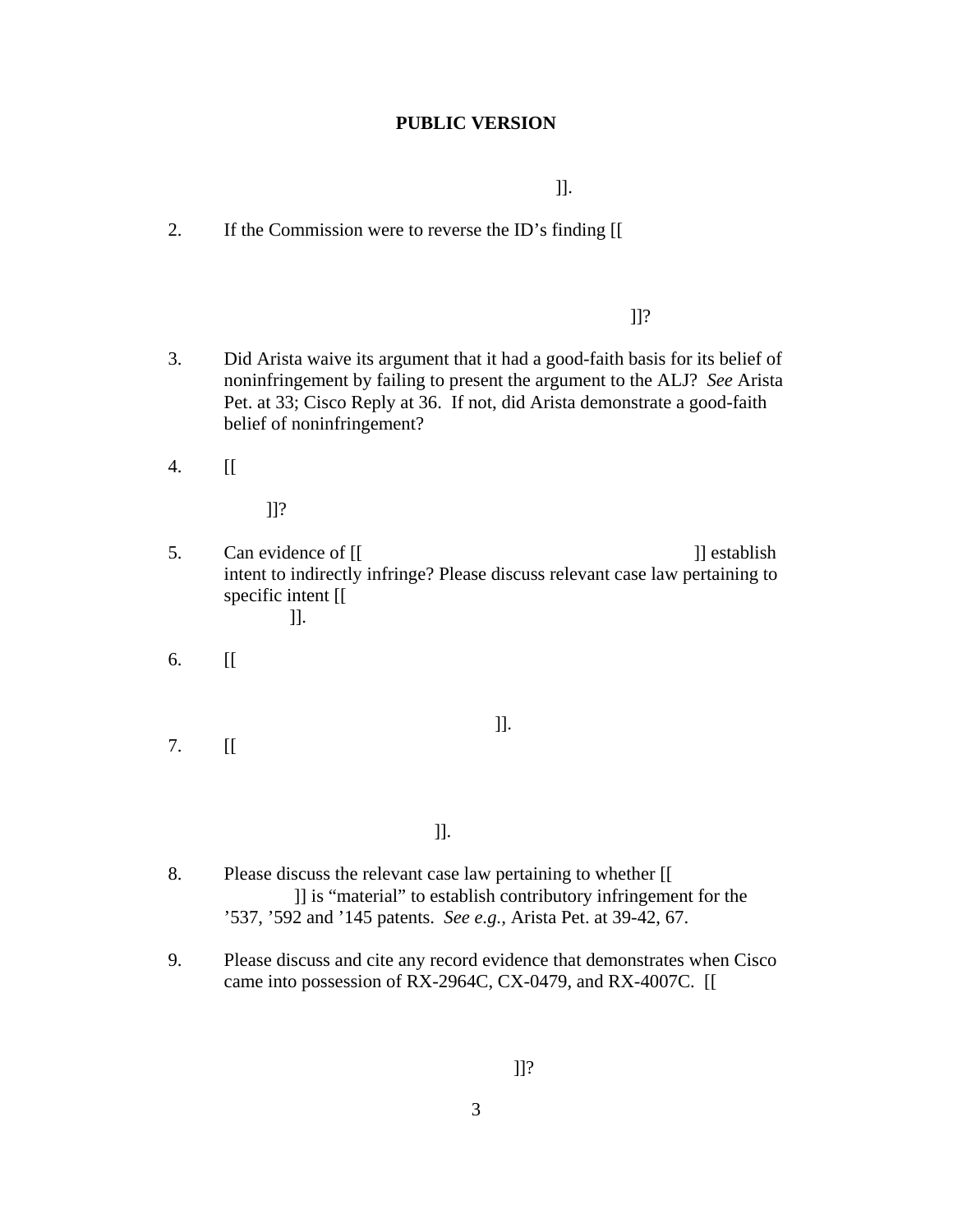- 10. Please discuss whether the "materially prejudiced" requirement has been satisfied here for purposes of laches and equitable estoppel. In responding to this question, please address the prejudice demonstrated for each of the '537, '592, and '145 patents independently and discuss the relevant case law in your response.
- 11. Please discuss whether laches should be an available defense in a Section 337 investigation. In your response, please address how *SCA Hygiene Products v. First Quality Baby Prod.*, 807 F.3d 1311 (Fed. Cir. 2015) applies and any statutory support for your position.
- 12. Does the ID's construction of "a change to a configuration" / "a change in configuration" in the asserted claims of the '537 patent to mean "a change to the state of the device" read out the phrase "of the subsystem" from the claims? Does this construction require that the change in state be to the subsystem or the device as a whole?
- 13. Please discuss whether anything in the specification, prosecution history or claims limit what constitutes "changes" in the "a change to a configuration" / "a change in configuration" limitations of the asserted claims of the '597 patent. Please also address, if the Commission were to adopt the construction proposed by Arista, what would constitute a "change"?
- 14. Is the determination by [[

 ]] that would meet the "detect a change to a configuration of said subsystem"/ "detect/[ing] a change in a configuration of a subsystem" limitations of the asserted claims of the '597 patent under the ID's construction?

- 15. Discuss whether the accused products meet the limitations of "detect a change to a configuration of said subsystem"/ "detect/[ing] a change in a configuration of a subsystem" limitations of the asserted claims. Please address (1) the ID's construction, which requires detecting "a change to the state of the device", and (2) a construction that requires detecting a "change to the state" of the subsystem. *See e.g.,* Arista Pet. at 85.
- 16. With respect to the public interest factors, please discuss the facts in the record pertaining to the following: (1) whether RFC 5517 is a *de facto* industry standard; (2) whether the '592 and '145 patents are essential to an industry standard; (3) whether licensing obligations apply to RFC 5517; (4) whether Cisco complied with any licensing obligations with respect to an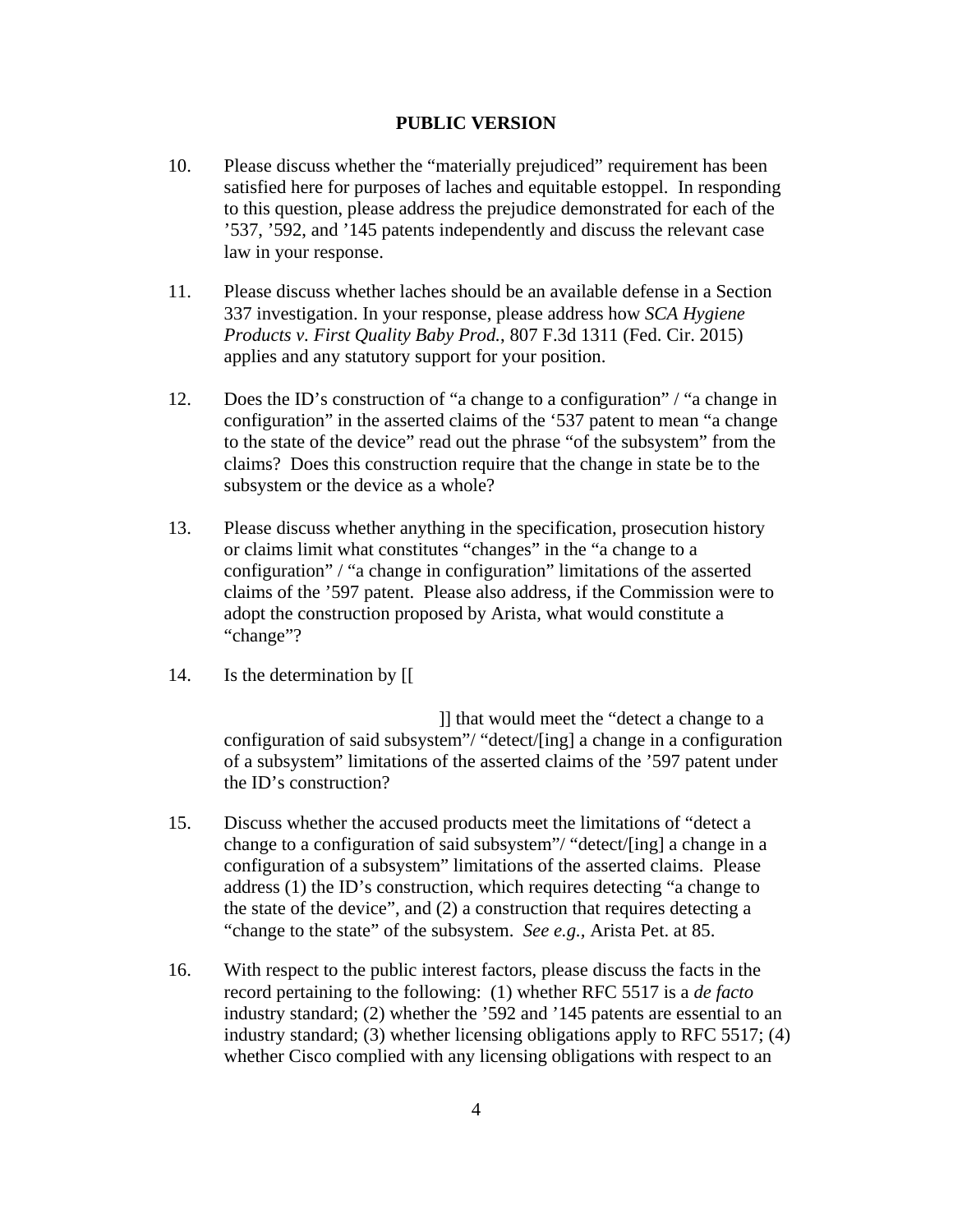industry standard; and (5) whether patent hold-up and/or patent hold-out have been demonstrated in the record of this investigation. *See*  Respondent Arista's Public Interest Submission Under 210.50(a) at 4-5 (March 17, 2016). Provide an analysis as to how these issues relate to the statutory public interest factors of Section 337(d) and (f), 19 U.S.C. § 1337(d), (f).

17. For purposes of the analysis of the statutory public interest factors, describe in detail the specific course of conduct on the part of Cisco, or other factors, that would support a finding that F/RAND commitments have arisen with respect to the '592 and '145 patents here. How does the RFC 5517 document factor into the analysis since it specifically states that what is described with respect to the '592 and '145 patents is not a standard? Arista argues that Cisco "never offered Arista a chance to license this *de facto* standard used by Cisco's other networking competitors." Respondent Arista's Public Interest Submission Under 210.50(a) at 5. Describe in detail any attempts that Arista made to license the '592 and '145 patents from Cisco. Please describe Cisco's response to these attempts.

In connection with the final disposition of this investigation, the Commission may (1) issue an order that could result in the exclusion of the subject articles from entry into the United States, and/or (2) issue one or more cease and desist orders that could result in the respondent(s) being required to cease and desist from engaging in unfair acts in the importation and sale of such articles. Accordingly, the Commission is interested in receiving written submissions that address the form of remedy, if any, that should be ordered. When the Commission contemplates some form of remedy, it must consider the effects of that remedy upon the public interest. The factors the Commission will consider include the effect that an exclusion order and/or cease and desist orders would have on (1) the public health and welfare, (2) competitive conditions in the U.S. economy, (3) U.S. production of articles that are like or directly competitive with those that are subject to investigation, and (4) U.S. consumers. The Commission is therefore interested in receiving written submissions that address the aforementioned public interest factors in the context of this investigation.

If a party seeks exclusion of an article from entry into the United States for purposes other than entry for consumption, the party should so indicate and provide information establishing that activities involving other types of entry either are adversely affecting it or likely to do so. For background, see *Certain Devices for Connecting Computers via Telephone Lines*, Inv. No. 337-TA-360, USITC Pub. No. 2843 (December 1994) (Commission Opinion).

If the Commission orders some form of remedy, the U.S. Trade Representative, as delegated by the President, has 60 days to approve or disapprove the Commission's action. *See*  Presidential Memorandum of July 21, 2005, 70 *Fed. Reg.* 43251 (July 26, 2005). During this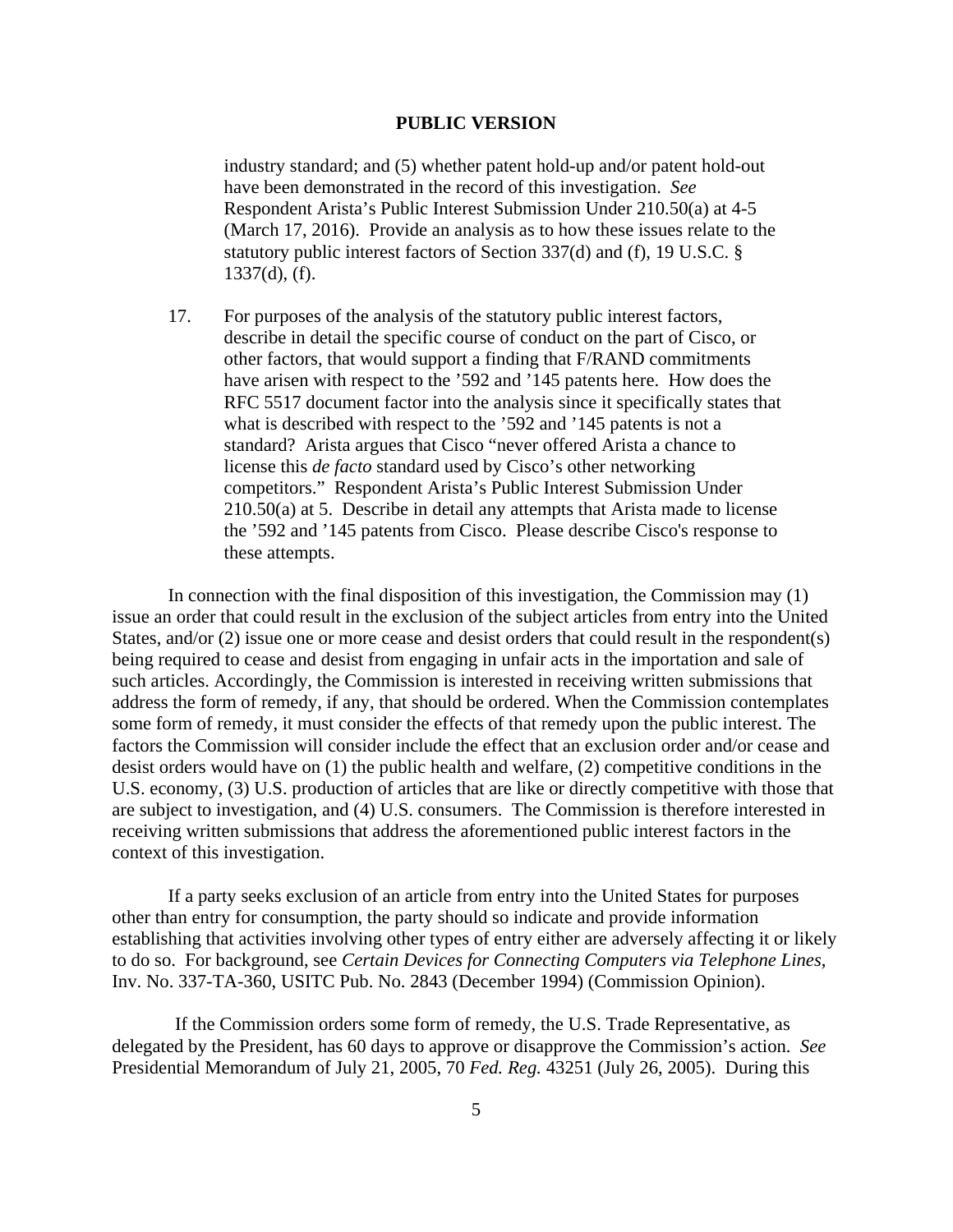period, the subject articles would be entitled to enter the United States under bond, in an amount determined by the Commission and prescribed by the Secretary of the Treasury. The Commission is therefore interested in receiving submissions concerning the amount of the bond that should be imposed if a remedy is ordered.

**WRITTEN SUBMISSIONS**: The parties to the investigation are requested to file written submissions on the issues identified in this notice. Parties to the investigation, interested government agencies, and any other interested persons are encouraged to file written submissions on the issues of remedy, the public interest, and bonding. Such submissions should address the recommended determination by the ALJ on remedy and bonding. The complainant and the IA are also requested to submit proposed remedial orders for the Commission's consideration.

Complainant is also requested to state the date that the asserted patents expire and the HTSUS numbers under which the accused products are imported. Complainant is further requested to supply the names of known importers of the products at issue in this investigation. The written submissions and proposed remedial orders must be filed no later than close of business on Monday, April 25, 2016. Reply submissions must be filed no later than the close of business on Thursday, May 5, 2016. No further submissions on these issues will be permitted unless otherwise ordered by the Commission. The page limit for the parties' initial submissions is 125 pages. The parties reply submissions, if any, are limited to 75 pages.

Persons filing written submissions must file the original document electronically on or before the deadlines stated above and submit 8 true paper copies to the Office of the Secretary by noon the next day pursuant to section 210.4(f) of the Commission's Rules of Practice and Procedure (19 C.F.R. 210.4(f)). Submissions should refer to the investigation number ("Inv. No. 337-TA-944") in a prominent place on the cover page and/or the first page. (*See* Handbook for Electronic Filing Procedures,

http://www.usitc.gov/secretary/fed\_reg\_notices/rules/handbook\_on\_electronic\_ filing.pdf). Persons with questions regarding filing should contact the Secretary (202-205-2000).

Any person desiring to submit a document to the Commission in confidence must request confidential treatment. All such requests should be directed to the Secretary to the Commission and must include a full statement of the reasons why the Commission should grant such treatment. *See* 19 C.F.R. § 201.6. Documents for which confidential treatment by the Commission is properly sought will be treated accordingly. A redacted non-confidential version of the document must also be filed simultaneously with the any confidential filing. All nonconfidential written submissions will be available for public inspection at the Office of the Secretary and on EDIS.

The authority for the Commission's determination is contained in section 337 of the Tariff Act of 1930, as amended (19 U.S.C. § 1337), and in Part 210 of the Commission's Rules of Practice and Procedure (19 C.F.R. Part 210).